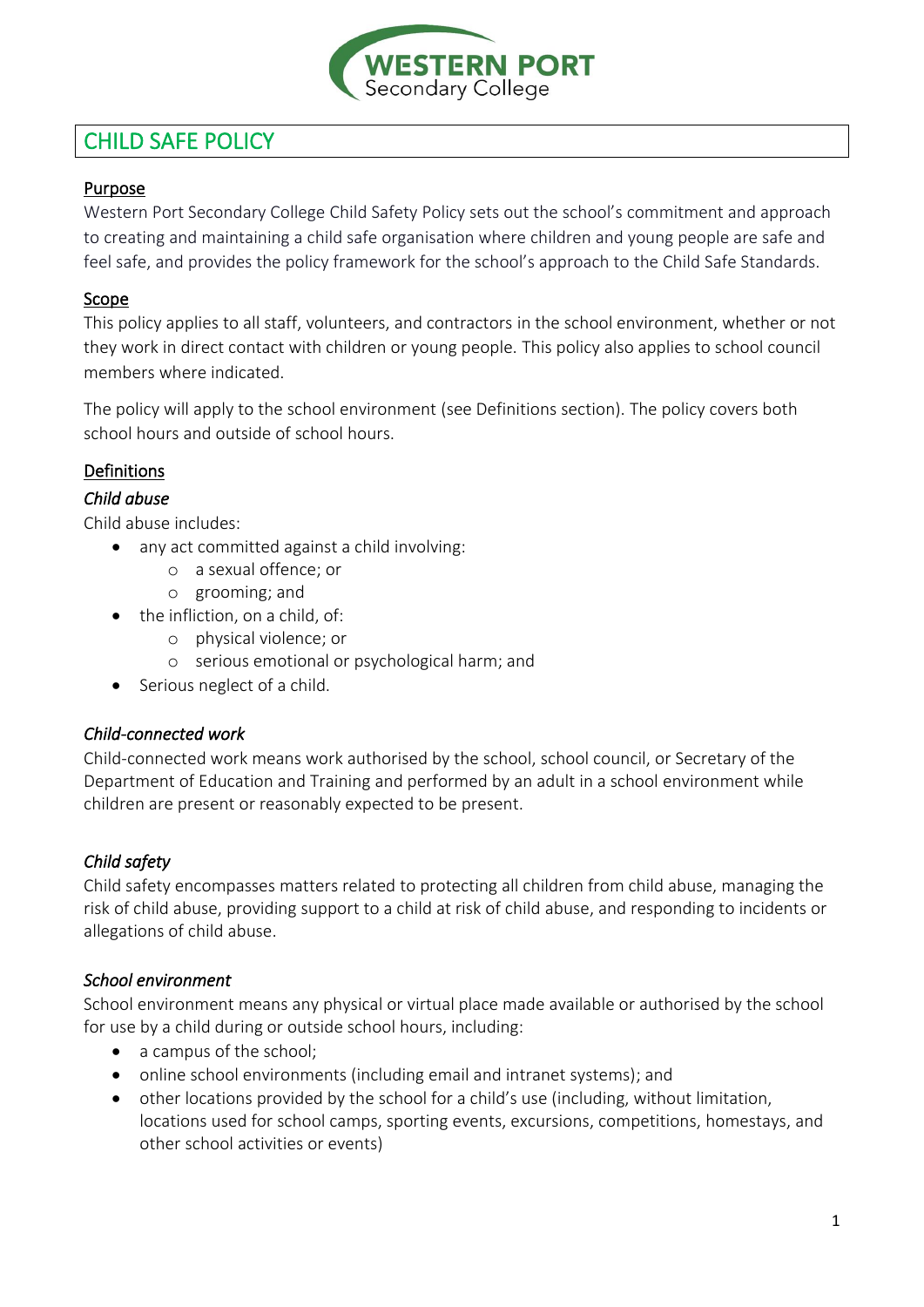

# *School staff*

School staff means an individual working in a school environment who is:

- employed by the Department of Education and Training;
- directly engaged or employed by a school council; or
- a volunteer or a contracted service provider (whether or not a body corporate or any other person is an intermediary).

# STATEMENT OF COMMITMENT TO CHILD SAFETY AND CHILD SAFETY PRINCIPLES

Western Port Secondary College is committed to the safety and wellbeing of all children and young people. This will be the primary focus of our care and decision-making.

Western Port Secondary College will implement the Child Safe Standards to ensure the safety and wellbeing of all students at the school and promote an organisational culture that manages the risk of child abuse and neglect. Our school has developed policies and procedures that aim to keep children safe. The standards will provide a framework to identify gaps and improve policy and practices and around child safety.

The school's approach to creating and maintaining a child safe school environment is guided by our school philosophy and values. Our school our vision is 'Western Port Secondary College empowers our community to grow and achieve together through care, innovation and excellence*.*' We know children can struggle to achieve their personal best if they are not safe from abuse.

The values of Western Port Secondary College guide the decisions and behaviours of all members of our school community, including in relation to child safety, these values are:

- Community We work together for the safety and wellbeing of the whole school
- Achievement We create environments that foster succeed
- Respect We respect all members of our school community and the resources that assist them their learning and wellbeing.
- Engagement We create a safe and enjoyable learning environment for all members of our school community

Western Port Secondary College has zero tolerance for child abuse.

We are committed to providing a child safe environment where children and young people are safe and feel safe, and their voices are heard about decisions that affect their lives. Our child safe policies, procedures, strategies and practices will be inclusive of the needs of all children, particularly Aboriginal and Torres Strait Islander children, children from culturally and linguistically diverse backgrounds, children with disabilities, and children who are vulnerable.

Every person involved in Western Port Secondary College has a responsibility to understand the important and specific role they play individually and collectively to ensure that the wellbeing and safety of all children and young people is at the forefront of all they do and every decision they make.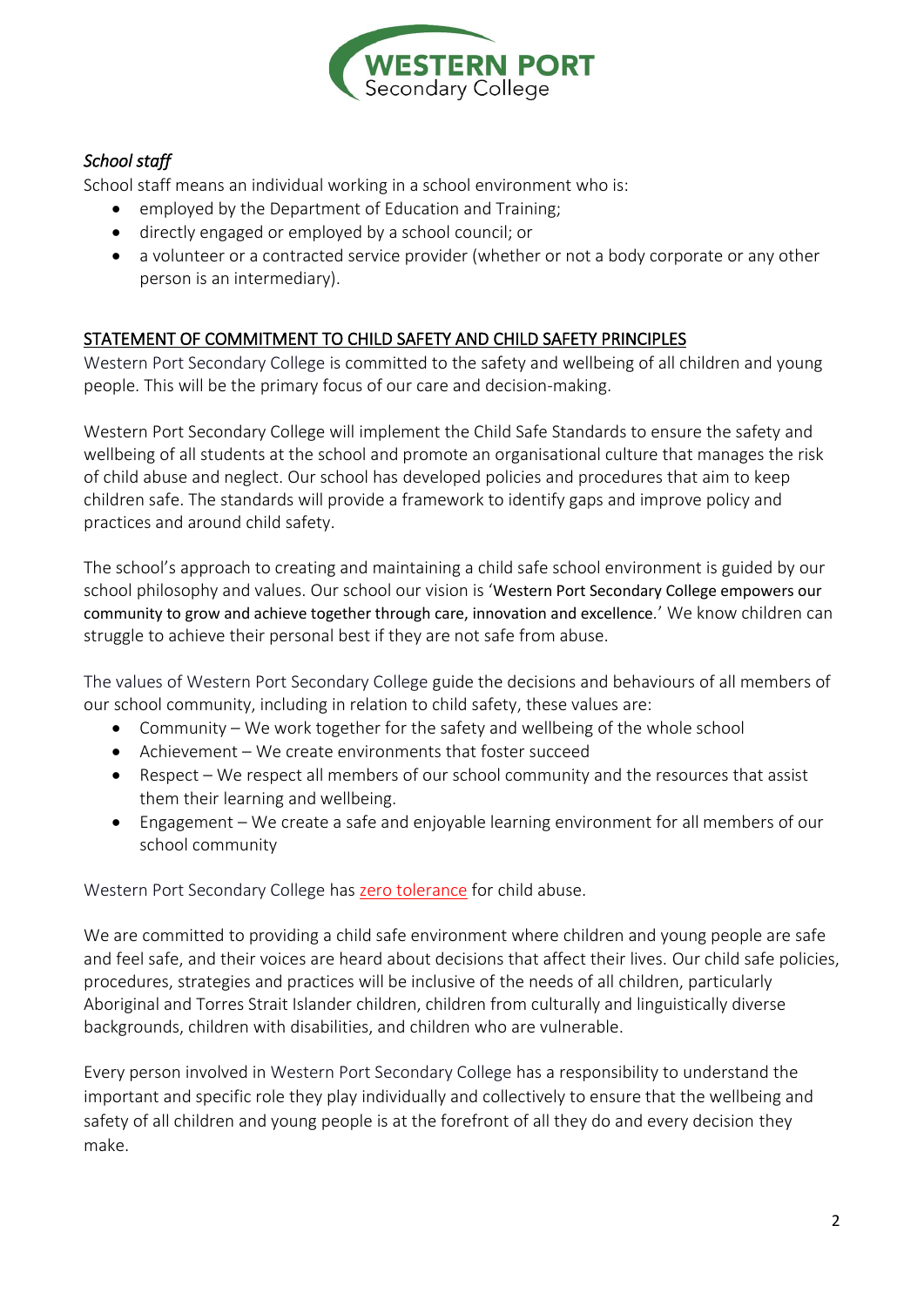

# Child safety principles

In its planning, decision-making and operations, Western Port Secondary College will:

- 1. Take a preventative, proactive and participatory approach to child safety;
- 2. Value and empower children to participate in decisions which affect their lives;
- 3. Foster a culture of openness that supports all persons to safely disclose risks of harm to children;
- 4. Respect diversity in cultures and child rearing practices while keeping child safety paramount;
- 5. Provide written guidance on appropriate conduct and behaviour towards children;
- 6. Engage only the most suitable people to work with children and have high quality staff and volunteer supervision and professional development;
- 7. Ensure children know who to talk with if they are worried or are feeling unsafe, and that they are comfortable and encouraged to raise such concerns;
- 8. Report suspected abuse, neglect or mistreatment promptly to the appropriate authorities;
- 9. Share information appropriately and lawfully with other organisations where the safety and wellbeing of children is at risk; and
- 10. Value the input of and communicate regularly with families and carers

# **POLICY**

# Strategies to embed a child safe culture

Western Port Secondary College's culture encourages staff, students, parents and the school community to raise, discuss and scrutinise child safety concerns. This makes it more difficult for abuse to occur and remain hidden.

All child safety documents, including this policy, the Child Safety Code of Conduct , the school's Child Safety Responding and Reporting Obligations (including Mandatory Reporting) Policy and Procedures, *[Identifying and Responding to All Forms of Abuse in Victorian Schools](https://www.education.vic.gov.au/Documents/about/programs/health/protect/ChildSafeStandard5_SchoolsGuide.pdf)* and the [Four](https://www.education.vic.gov.au/Documents/about/programs/health/protect/FourCriticalActions_ChildAbuse.pdf)  [Critical Actions for Schools](https://www.education.vic.gov.au/Documents/about/programs/health/protect/FourCriticalActions_ChildAbuse.pdf) are readily available online and in hard copy at the front office in our waiting area for all staff and students to read at any time.

Child safety is everyone's responsibility. All school staff are required to:

- Act in accordance with the school's Child Safety Code of Conduct, which clearly sets out the difference between appropriate and inappropriate behaviour
- Act in accordance with the Child Safety Responding and Reporting Obligations (including Mandatory Reporting) Policy and Procedures at all times, including following the [Four Critical](https://www.education.vic.gov.au/Documents/about/programs/health/protect/FourCriticalActions_ChildAbuse.pdf)  [Actions for Schools](https://www.education.vic.gov.au/Documents/about/programs/health/protect/FourCriticalActions_ChildAbuse.pdf) where necessary
- Undertake annual guidance and training on child safety
- Act in accordance with their legal obligations, including:
	- o Failure to disclose offence (applies to all adults)
	- o Duty of care (applies to all school staff)
	- o Mandatory reporting obligations (applies to all mandatory reporters, including teachers, principals, registered psychologists, and registered doctors and nurses)
	- o Failure to protect offence (applies to a person in a position of authority within the school)
	- o Reportable conduct obligations (applies to all school staff in reporting conduct to the principal, and applies to the principal in reporting to Employee Conduct Branch)
	- o Organisational duty of care (applies to the school as an organisation)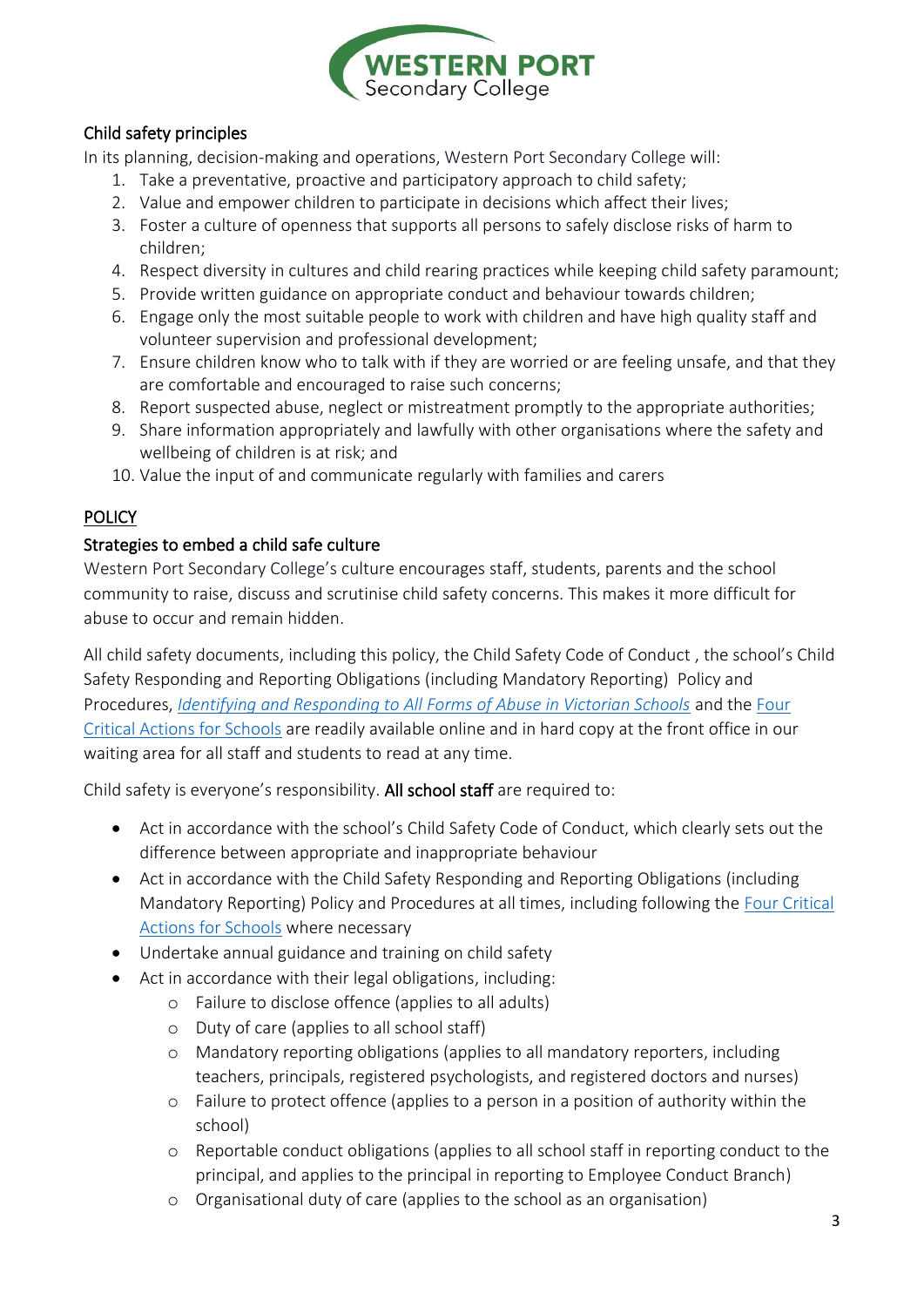

o For more information on these obligations, see identifying [and Responding to All](https://www.education.vic.gov.au/Documents/about/programs/health/protect/ChildSafeStandard5_SchoolsGuide.pdf)  [Forms of Abuse in Victorian Schools.](https://www.education.vic.gov.au/Documents/about/programs/health/protect/ChildSafeStandard5_SchoolsGuide.pdf)

As part of Western Port Secondary College's child safe culture, school leadership (including the principal and assistant principals) will:

- Consider the diversity of all children, including (but not limited to) the needs of Aboriginal and Torres Strait Islander children, children from culturally and linguistically diverse backgrounds, children with disabilities, and children who are vulnerable, when implementing the Child Safe Standards
- Ensure that child safety is a regular agenda item at school leadership meetings and staff meetings
- Encourage and enable staff professional learning and training to build deeper understandings of child safety and prevention of abuse
- Ensure that no one is prohibited or discouraged from reporting an allegation of child abuse to a person external to the school or from making records of any allegation.

As part of Western Port Secondary College's child safe culture, school mandatory reporting staff are required to:

- Complete the Protecting Children [Mandatory reporting and other obligations](http://elearn.com.au/det/protectingchildren/) online module every year.
- Read the school's Child Safety Code of Conduct on induction, and maintain familiarity with that document
- Read the school's Child Safety Responding and Reporting Obligations (including Mandatory Reporting) Policy and Procedures on induction, and maintain familiarity with that document
- Read the school's Child Safety Policy (this document) on induction, and maintain familiarity with that document.

As part of Western Port Secondary College's child safe culture, in performing the functions and powers given to them under the *Education and Training Reform Act 2006*, school councils and school council members will:

- Ensure that child safety is a regular agenda item at school council meetings
- Consider the diversity of all children, including (but not limited to) the needs of Aboriginal and Torres Strait Islander children, children from culturally and linguistically diverse backgrounds, children with disabilities, and children who are vulnerable, when making decisions regarding the Child Safe Standards
- Undertake annual guidance and training on child safety, such as the Child Safe Standards [School Council Training](https://www.education.vic.gov.au/Documents/about/programs/health/protect/school-council-training.pptx) PowerPoint.
- Approve the Child Safety Code of Conduct to the extent that it applies to school council employees and members, and if updated, note the new document in its school council meeting minutes
- When hiring employees, ensure that selection, supervision and management practices are child safe (unless delegated to the principal).

School leadership will maintain records of the above processes.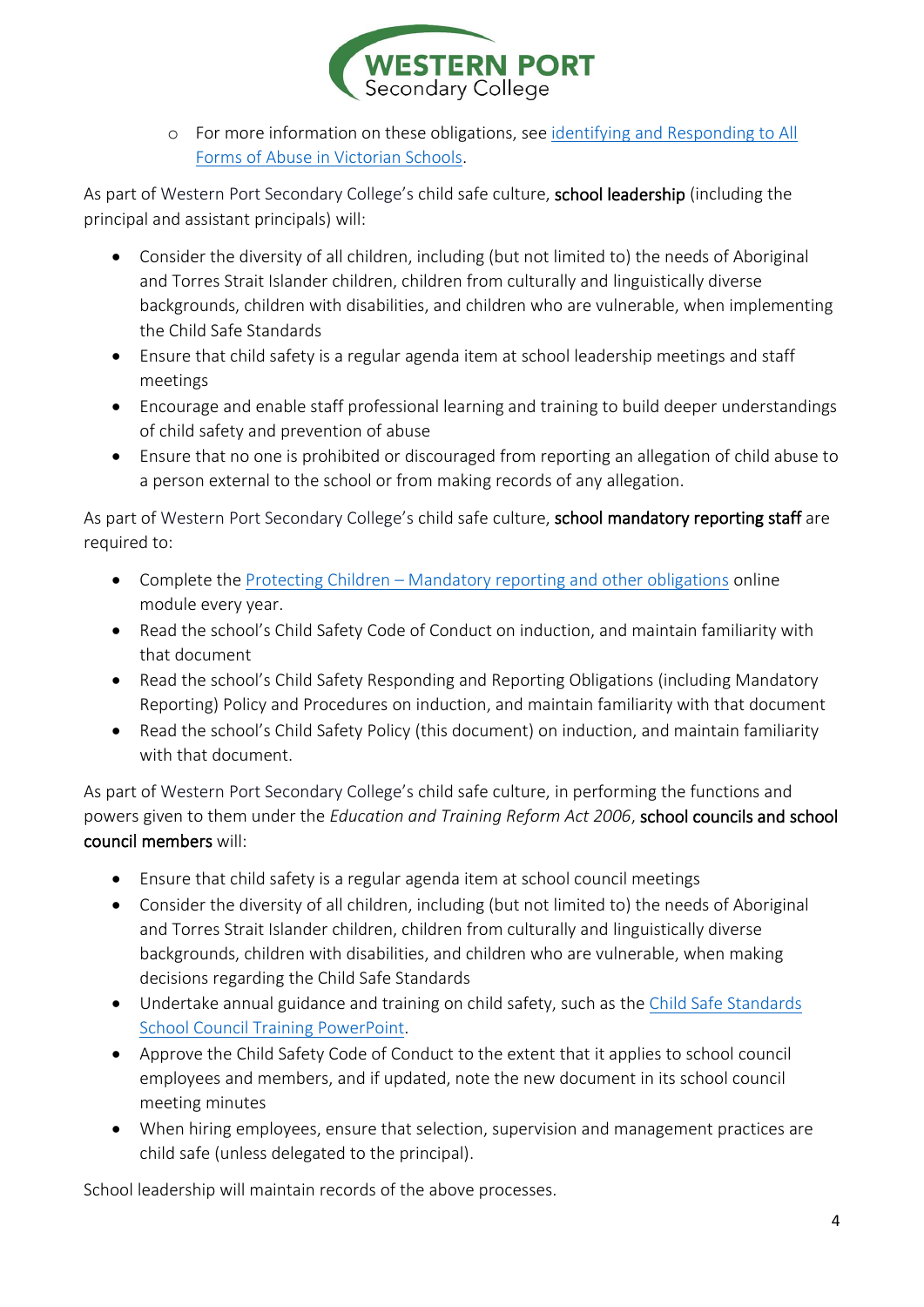

#### Roles and responsibilities

School leaders will ensure that each person understands their role, responsibilities and behaviour expected in protecting children and young people from abuse and neglect. Staff will comply with the school's Child Safety Code of Conduct, which sets out clearly the difference between appropriate and inappropriate behaviour.

Specific child safety responsibilities:

- The Principal is responsible for ensuring that the students wellbeing coordinator reviews and updating the Child Safety Policy every 3 years.
- The Principal is responsible for monitoring the school's compliance with the Child Safety Policy. The school community should approach the Students Wellbeing Coordinator if they have any concerns about the school's compliance with the Child Safety Policy.
- The Students Wellbeing Coordinator is responsible for informing the school community about this policy, and making it publicly available.
- Other specific roles and responsibilities are named in Western Port Secondary College's other child safety policies and procedures, including the Child Safety Code of Conduct, Child Safety Responding and Reporting Obligations (including Mandatory Reporting) Policy and Procedures, and risk assessment register.

#### Recruitment

Western Port Secondary College follows the Department's Recruitment in Schools guide to ensure child safe recruitment practices, available on the [Department'](https://www.education.vic.gov.au/hrweb/careers/Pages/recruitinsch.aspx)s website.

All prospective volunteers are required to comply with our school's Volunteers Policy, including in relation to assessing the suitability of prospective volunteers and obtaining checks required under this policy.

All people engaged in child related work, including volunteers, are required to hold a current Working with Children's Check and are to provide evidence of this. See 'Working with children check' website [www.workingwithchildren.vic.gov.au](http://www.workingwithchildren.vic.gov.au/) for further information.

# Training and supervision

Training and education is important to ensure that everyone in the school understands that child safety is everyone's responsibility.

Our school culture aims for all staff and volunteers (in addition to parents/carers and children) to feel confident and comfortable in coming forward with any allegations or suspicions of child abuse or child safety concerns. We train our staff and volunteers to identify, assess, and minimise risks of child abuse and to detect potential signs of child abuse. This training occurs annually or more often as required.

We also support our staff and volunteers through ongoing supervision to develop their skills to protect children from abuse, to promote the cultural safety of Aboriginal and Torres Strait Islander children and children from linguistically and/or diverse backgrounds, and the safety of children with a disability and vulnerable children.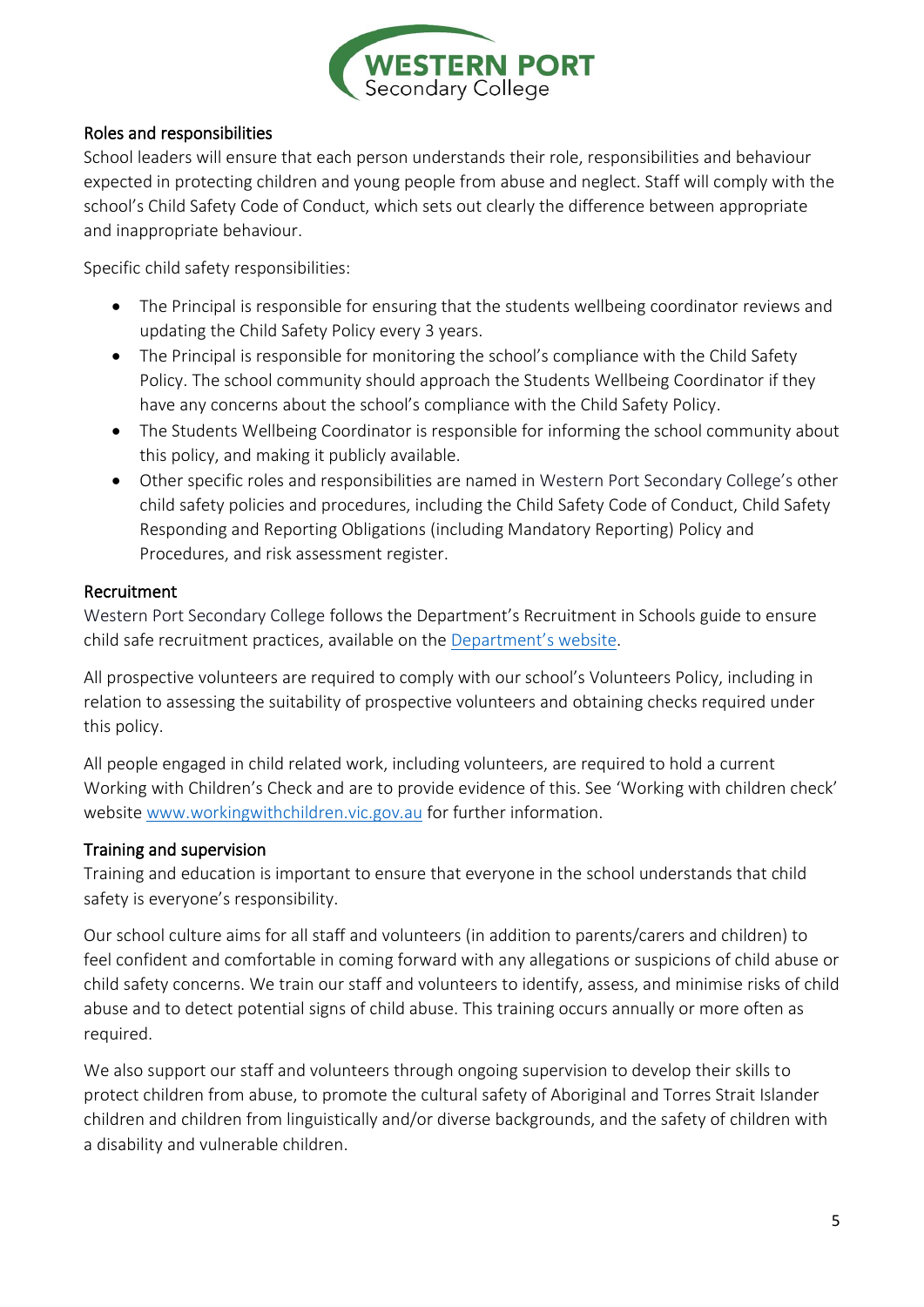

New employees and volunteers will be inducted into the school, including by being referred to the Child Safety Policy (this document), the Child Safety Code of Conduct, and the Child Safety Responding and Reporting Obligations (including Mandatory Reporting) Policy and Procedures on the New Staff Induction Pre-Reading handout and the school intranet. Additionally, these policies and processes will be explained in the induction presentation to new staff.

They will also be supervised regularly to ensure they understand our school's commitment to child safety, and that their behaviour towards children is safe and appropriate. All employees of our school will be monitored and assessed via regular performance review to ensure their continuing suitability for child-connected work. Any inappropriate behaviour will be reported by school staff to the Principal or Assistant Principal and will be managed in accordance with Westernport Secondary College's Child Safety Responding and Reporting Obligations (including Mandatory Reporting) Policy and Procedures where required. Please refer to our college website <https://westernportsc.vic.edu.au/parent-information/policies/>

#### Reporting a child safety concern or complaint

The school has clear expectations for all staff and volunteers in making a report about a child or young person who may be in need of protection. All staff (including school council employees) must follow the school's Child Safety Responding and Reporting Obligations (including Mandatory Reporting) Policy and Procedures, including following the [Four Critical Actions for Schools](https://www.education.vic.gov.au/Documents/about/programs/health/protect/FourCriticalActions_ChildAbuse.pdf) if there is an incident, disclosure or suspicion of child abuse. Immediate actions should include reporting their concerns to DFFH Child Protection, Victoria Police and/or another appropriate agency and notifying the principal or a member of the school leadership team of their concerns and the reasons for those concerns.

Western Port Secondary College will never prohibit or discourage school staff from reporting an allegation of child abuse. The school will always take action to respond to a complaint in accordance with the school's Child Safety Responding and Reporting Obligations (including Mandatory Reporting) Policy and Procedures. In accordance with Action 4 of the Four Critical Actions for Schools, Western Port Secondary College will provide ongoing support for students affected by child abuse.

The Child Safety Responding and Reporting Obligations (including Mandatory Reporting) Policy and Procedures can be found at https://westernportsc.vic.edu.au/parent-information/policies/ .

#### Risk reduction and management

Western Port Secondary College believes the wellbeing of children and young people is paramount, and is vigilant in ensuring proper risk management processes, found in the school's risk assessment. The school recognises there are potential risks to children and young people and will take a risk management approach by undertaking preventative measures.

We will identify and mitigate the risks of child abuse in school environments by taking into account the nature of each school environment, the activities expected to be conducted in that environment and the characteristics and needs of all children expected to be present in that environment.

Western Port Secondary College monitors and evaluates the effectiveness of the actions it takes to reduce or remove risks to child safety, more information can be found in the school's risk assessment register.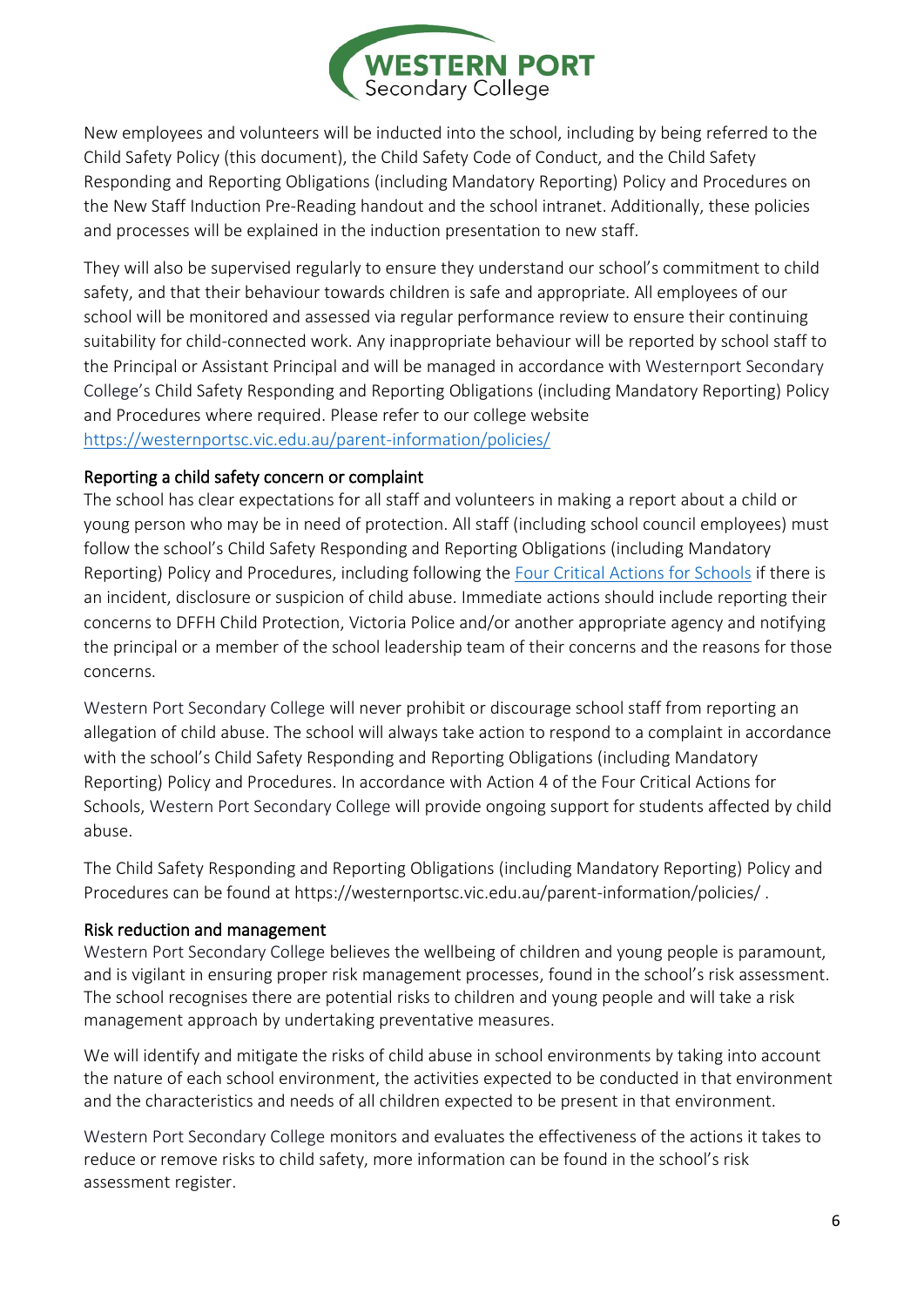

#### Listening to, communicating with and empowering children

Western Port Secondary College has developed a safe, inclusive and supportive environment that involves and communicates with children, young people and their parents/carers. We encourage child and parent/carer involvement and engagement that informs safe school operations and builds the capability of children and parents/carers to understand their rights and their responsibilities. Our school is committed to supporting and encouraging students to use their voice to raise and share their concerns with a trusted adult at any time of need. Students can access information on how to report abuse at [https://westernportsc.vic.edu.au/wp-content/uploads/2021/04/STUDENT-HANDBOOK-](https://aus01.safelinks.protection.outlook.com/?url=https%3A%2F%2Fwesternportsc.vic.edu.au%2Fwp-content%2Fuploads%2F2021%2F04%2FSTUDENT-HANDBOOK-2021.pdf&data=04%7C01%7CChristopher.Quinn%40education.vic.gov.au%7Ce6fb7f71b63b4c0d477508d92bbc0455%7Cd96cb3371a8744cfb69b3cec334a4c1f%7C0%7C0%7C637588908785808315%7CUnknown%7CTWFpbGZsb3d8eyJWIjoiMC4wLjAwMDAiLCJQIjoiV2luMzIiLCJBTiI6Ik1haWwiLCJXVCI6Mn0%3D%7C1000&sdata=M7w9vmlDCr1udr0GA7JnTENtZlD865D2A2%2BOBNaD4yc%3D&reserved=0)[2021.pdf](https://aus01.safelinks.protection.outlook.com/?url=https%3A%2F%2Fwesternportsc.vic.edu.au%2Fwp-content%2Fuploads%2F2021%2F04%2FSTUDENT-HANDBOOK-2021.pdf&data=04%7C01%7CChristopher.Quinn%40education.vic.gov.au%7Ce6fb7f71b63b4c0d477508d92bbc0455%7Cd96cb3371a8744cfb69b3cec334a4c1f%7C0%7C0%7C637588908785808315%7CUnknown%7CTWFpbGZsb3d8eyJWIjoiMC4wLjAwMDAiLCJQIjoiV2luMzIiLCJBTiI6Ik1haWwiLCJXVCI6Mn0%3D%7C1000&sdata=M7w9vmlDCr1udr0GA7JnTENtZlD865D2A2%2BOBNaD4yc%3D&reserved=0) and by accessing the Student Wellbeing Coordinator who is the designated Child Safety Officer, the college wellbeing team or any Education Support staff, teacher or School Improvement Team member in the junior or senior hub offices.

When the school is gathering information in relation to a complaint about alleged misconduct with or abuse of a child, the school will listen to the complainant's account and take them seriously, check understanding and keep the child (and/or their parents/carers, as appropriate) informed about progress.

The school will promote the Child Safe Standards in ways that are readily accessible, easy to understand, and user-friendly to children, including:

- All of our child safety policies and procedures will be available for the students and parents at Western Port Secondary College to read at the front office and the website.
- PROTECT Child Safety posters will be displayed across the school
- Rights, Resilience and Respectful Relationships curriculum delivered to students
- Personal safety unit delivered through the Health and Physical activity curriculum
- Tailored events and programs in addition to curriculum delivery
- Compass news feed items and social media posts will inform students and the school community about the school's commitment to child safety, and strategies or initiatives that the school is taking to ensure student safety

The school will use its health and wellbeing programs to deliver appropriate education to its students about:

- standards of behaviour for students attending the school;
- healthy and respectful relationships (including sexuality);
- resilience promotion
- Child abuse awareness and prevention.

Examples of these programs are: Rights, Resilience and Respectful Relationships, sexuality education and Cyber Safety presentations.

#### Communications

This school is committed to communicating our child safety strategies to the school community through:

• Ensuring that the Child Safety Policy (this document), Code of Conduct, and the Child Safety Responding and Reporting Obligations (including Mandatory Reporting) Policy and Procedure are available on the school website.